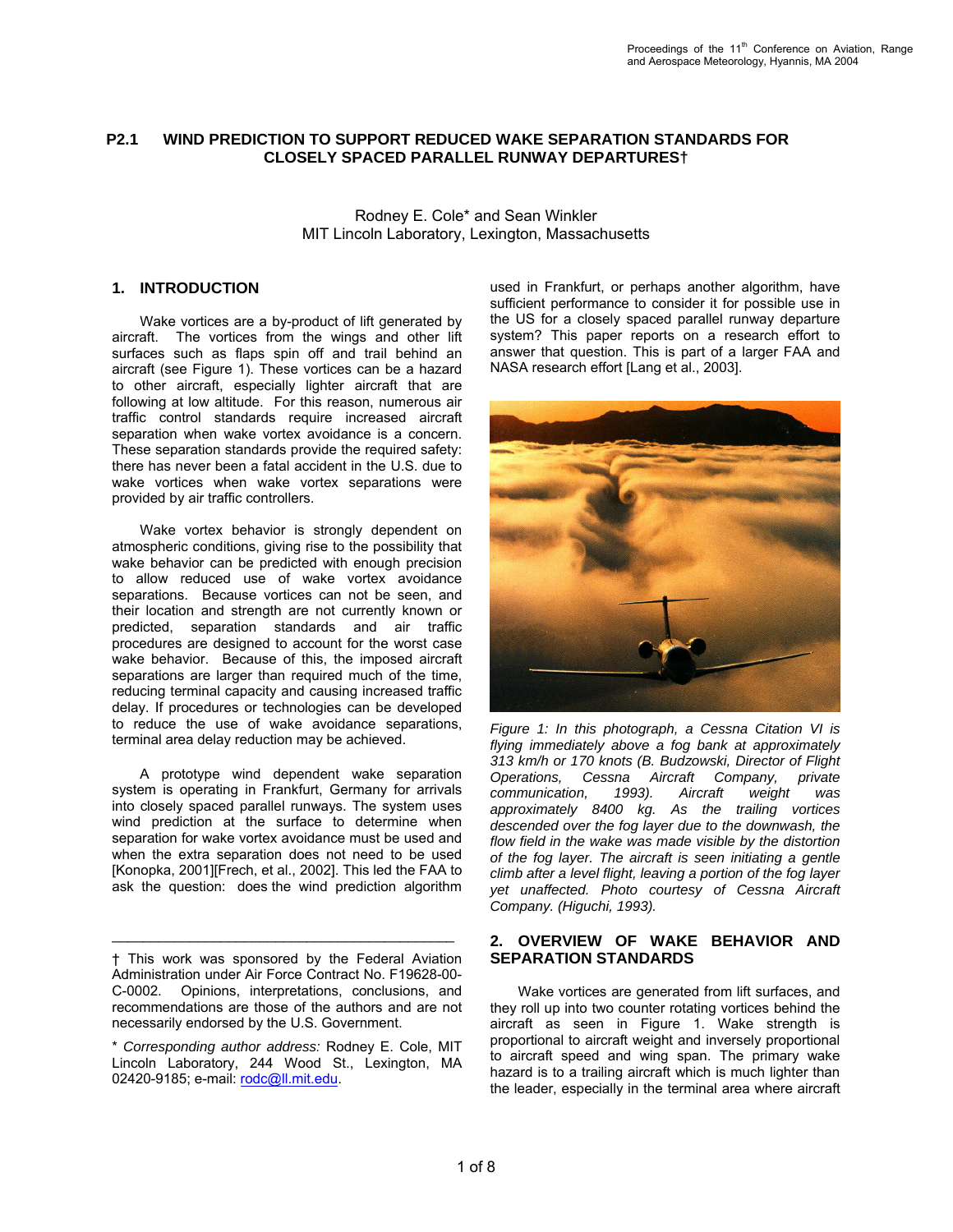speeds are low creating stronger vortices, and where aircraft have reduced control authority.

 Generally wakes sink, transport with the wind, and last less than two minutes, however, in some conditions they may behave differently [Robins et al., 1998]. Atmospheric turbulence speeds wake decay. At very low wake altitudes the interaction with the ground causes the vortices to spread apart at a speed of approximately two knots. The wake transport is then the sum of the wind and ground effect motions. To date there is no accepted definition of maximum safe wake strength, so the primary issue under consideration is wake transport by the wind: if the wind blows the wakes out of the way of following aircraft, increased aircraft separation is not needed.

 For the purposes of wake separation standards aircraft are divided into four groups, primarily based on take-off weight: Heavy (greater than 255,000 lbs), Large (between 41,000 lbs and 255,000 lbs), Small (less than 41,000 lbs), and Boeing 757 which while not a Heavy is treated much like a Heavy aircraft. The majority of commercial aircraft fall into the large category, including the smaller regional jets. Because wakes tend to descend, in clear conditions wake separation is generally the pilot's responsibility and aircraft that are lighter than the aircraft ahead of them take a higher landing approach, staying above the glide slope of heavier leading aircraft. In poor visibility the follower can not see the lead aircraft and aircraft are generally constrained to fly fixed approach paths.. In this case wake vortex avoidance is the responsibility of air traffic control; typically aircraft separation is increased from the 2.5 or 3.0 nmi used in clear conditions to 4-6 nmi, depending on leader and follower weight classes. On departure, the aircraft are typically not on as constrained trajectories, followers cannot reliably stay clear of trailing vortices, and increased separation is always mandated. For the same reason, increased separation is always mandated for crossing flight paths into or out of an airport. When parallel runways are closer together than 2500 ft, they are treated as a single runway as far as wake separation is concerned. These standards are summarized in Figure 2.



*Figure 2: Summary of wake separation standards applied by air traffic control. Depending on aircraft weight for leader and follower aircraft, aircraft separations are increased from 2.5 nmi or 3.0 nmi when wake avoidance is not provided by air traffic control, to 4 nmi – 6 nmi when wake avoidance separation is provided by air traffic control.* 

# **3. OVERVIEW OF CLOSELY SPACED PARALLEL RUNWAY DEPARTURES**

 The FAA has chosen to look at closely spaced parallel runway departures as the first weather dependent solution for reducing wake separation. Currently, when launching aircraft from parallel runways spaced less than 2500 ft apart, if the lead aircraft is a Heavy or a Boeing 757, the following aircraft has an additional wait imposed before it may launch even if it is on the parallel runway. However, if there is a strong enough crosswind such that the Heavy is down wind, it is known that the wake will not travel upwind, and the imposed wait on the adjacent runway could be eliminated. This is shown in figure 3a. Currently when the situation is as in figure 3a, if the aircraft on the left is a Heavy or B757, the aircraft on the right must hold, even though there is no danger from the wake from the left aircraft due to the crosswind. For most runway spacings it turns out that the wake from the left aircraft is not a danger to the aircraft on the right even if the wind direction is reversed, as long as the wind speed is modest, Figure 3b.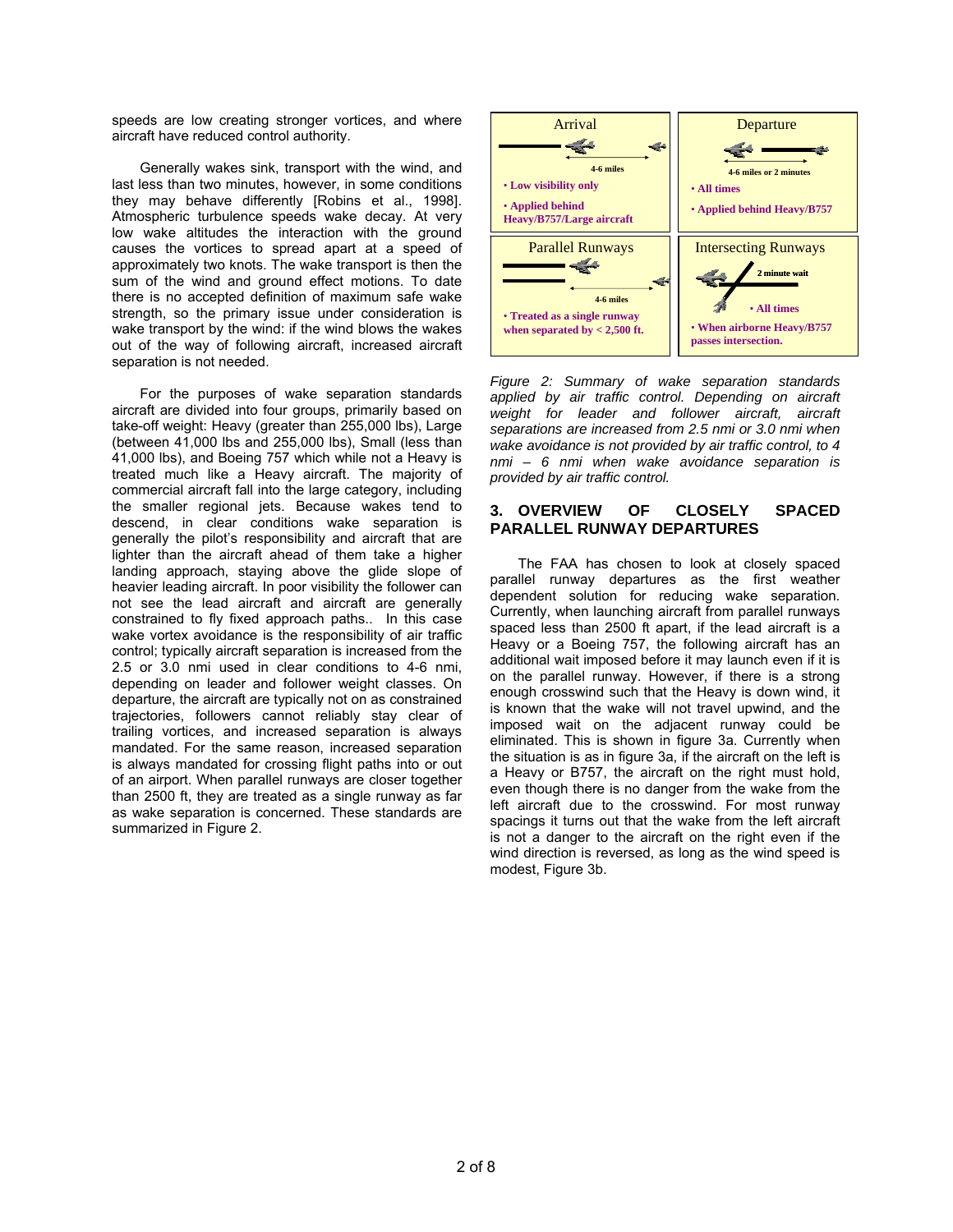

*Figure 3a: Runways separated by less than 2500 ft are treated as a single runway for the purposes of wake separation. When a Heavy (aircraft weight greater than 255,000 lbs) or a Boeing 757 departs on one runway, aircraft on the parallel runway must wait to depart. However if the crosswind is as shown, a wake from a Heavy left departure will not travel upwind, and the aircraft on the right can safely depart without delay.* 

 In this paper the sign convention is tied to the notion of "upwind" and so is tied to a particular runway. In the example given in Figure 3, the question is "Can the right aircraft be launched without wake separation from the left aircraft?" This question boils down to "Is the right aircraft nominally upwind?" We take the positive crosswind direction to be the direction that makes the right aircraft upwind: the crosswind in Figure 3a is positive, and the crosswind in Figure 3b is negative. Generally a small negative crosswind or any positive crosswind means no wait is required before launching the aircraft on the right. When considering if wake separation is required following the launch of the right aircraft, the sign convention is then reversed and again a small negative crosswind or any positive crosswind means no wait is required on the parallel runway. The amount of crosswind required depends on the runway spacing, and factors such as the precision at which aircraft can fly a set path. The air traffic control and pilot communities have not yet come to a consensus on how to set the crosswind requirement, so crosswind thresholds from 0 kts to -10 kts are used in this study.

 There are several reasons for looking into closely spaced parallel runway departures first. With departures, increased separation due to wake vortices is applied in all weather conditions, not just in low visibility as in the arrival case, possibly allowing for greater benefit. The departure forecast problem is also easier than the arrival forecast problem as the forecast



 *Figure 3b: For most runway separations, even if less than 2500 ft, a wake will not travel from one side to the other without actively being blown across.* 

horizon is very short. With a system that updates once a minute, for example, and with wake life times of two minutes (an assumption behind current standards), the requirement is for a 3-minute forecast. In contrast, aircraft on arrival need to be lined up either with or without the additional separation starting at least 20 minutes out from touch down, leading to a requirement for at least a 20-minute forecast, and possibly much longer. Departures also present less operational risk. In the event of an incorrect forecast for favorable crosswinds, the departures could be immediately halted, whereas a 20 minute queue of arrivals could be affected by an incorrect forecast.

 The wind requirement for closely spaced parallel runway departures is also much simpler than for the single runway situation. With a single runway, departures may fan left or right shortly after take-off, making it difficult to even know which way the wind must blow to keep the vortices away from the following aircraft. In the parallel runway case, the center line between the runways divides the airspace into two regions: aircraft launching on the right can be kept on the right, aircraft launching on the left can be kept on the left.

 The envisioned solution relies on wind transport, rather than wake decay because the transport mechanism is much better understood than the decay mechanism, and wind prediction is more reliable than turbulence prediction. The problems associated with decay prediction are being examined by NASA as a longer-term solution.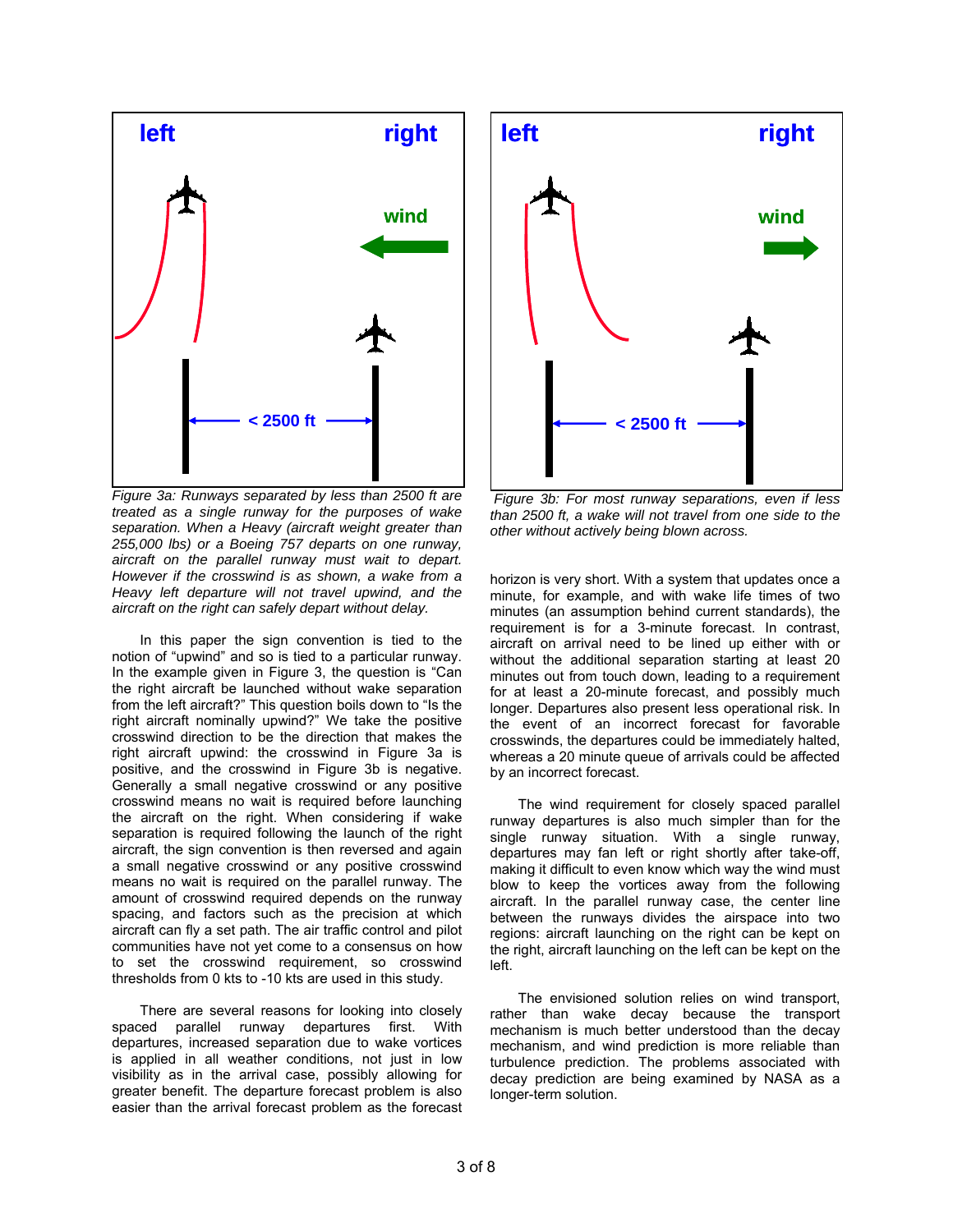# **4. CROSSWIND PREDICTION**

 The key to reducing the use of wake vortex avoidance separation for closely spaced parallel runways is being able to predict when the crosswind conditions will remain stable enough to ensure that the wake from the down wind aircraft will not impact the upwind aircraft. The relevant time scale for wind averaging is the expected one to two minute life time of a wake. In this work we use a two-minute average unless otherwise specified, as that is the averaging provided by the ASOS data, as well as the averaging used in the Frankfurt system. In all cases the twominute average is updated every minute.

 Figure 4 shows a minute by minute plot of twominute ASOS crosswinds at St Louis. If the requirement is crosswinds of 0 kts or greater, the goal is to predict whether or not the range of crosswinds throughout the next 5 to 20 minutes (the exact requirements are not yet specified) will remain above the horizontal line at 0 kts. If the entire predicted range of crosswinds is above the required crosswind threshold, the extra aircraft separation for wake avoidance is not required. If any part of the predicted crosswind range lies below the threshold, the extra separation would be required. The crosswinds must stay above threshold for 5 minutes to satisfy safety requirements and a 10 or 20 minute look ahead is desired for planning.



### **Center Field Winds**

*Figure 4: Trace of the two-minute ASOS winds, updated every minute, at St Louis airport. If the requirement were for a crosswind of 0 kts or greater, the goal of the prediction algorithm is to predict the time where the trace is above the solid horizontal line.*

#### *Frankfurt algorithm*

 The Frankfurt surface wind prediction algorithm uses a historical database from a series of anemometers sited along a line between the runways to predict the range of crosswinds expected to exist over the next 20 minutes. The 1-second wind values are averaged to give minute by minute values of the twominute average wind. From the two-minute winds, 20 minute average winds are computed, and decomposed into speed and direction. These data are divided into four direction classes, grouping the data into commonly occurring directions. Each direction class is further divided into speed classes such that each direction/speed class has roughly equal numbers of data values. The direction/speed classes are further divided in half with those values from times of greater than median variance (High variability) put in one half and values from times with less than median variance (Low variability) put in the other half. An example of this process for similar data from St Louis is shown in Figure 5.

### St Louis wind frequency



*Figure 5: St Louis wind frequency plot for 2000-2001. The most commonly occurring combinations of wind speed and direction appear as hot colors and the rare combinations show as cool colors. The white lines show the wind is divided up into direction and speed classes.* 

 Once the data have been divided up, the historical variability in speed and in direction are computed for each data bin. For a 20-minute forecast, for each data value, the differences between the current and 20 future one-minute speed and direction values are computed. Then for each direction/speed/variability bin, the  $95<sup>th</sup>$ percentile difference value is computed and stored. The result is a pair of tables for expected range of direction and speed, indexed by direction class, speed class, and variability class.

 To make a forecast, the current 20-minute mean direction, speed, and current variability are computed, then used to select the expected 20-minute variability of the future wind direction and speed from the tables. The forecast range of possible wind direction and speed is then the current mean wind plus or minus the  $95<sup>th</sup>$ percentile values from the tables. The predicted ranges of wind speed and direction are then used to compute a predicted range of crosswind.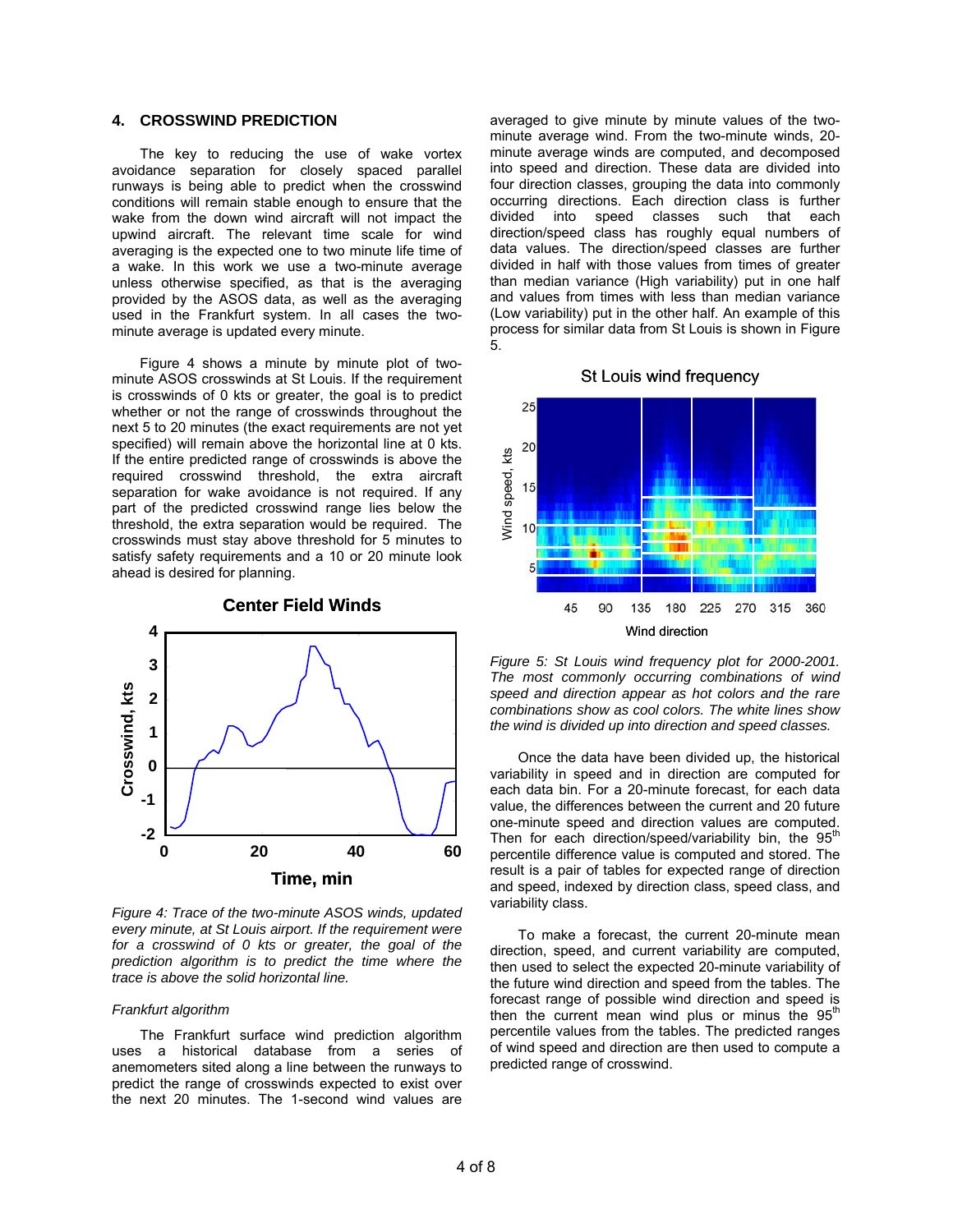### *Enhanced algorithm*

 We wanted to examine the performance of an algorithm that included more information than just 20 minute mean wind and variability reported only as High or Low. Toward that end we developed the following algorithm based on linear regression.

 While the following algorithm could be used to predict the complete wind vector, we are only interested in crosswind. The complete wind vector is used, but only a predicted crosswind is produced. The algorithm could also be used as is to predict headwind if needed for a future application. The algorithm predicts both the future mean crosswind, and the future variability in the crosswind (specifically the standard deviation, orσ). The predicted range of possible future winds is then:

#### *Equation (1)*  $(xw_{min}, xw_{max}) = (xw_{mean} - n\sigma, xw_{mean} + n\sigma)$

 Where *xw* is either the predicted minimum, maximum or mean crosswind,  $\sigma$  is the predicted standard deviation in the crosswind, and *n* is a constant.

 In general we are only concerned with whether the crosswinds stay above threshold, so the test for elimination of the extra wake avoidance separation is:

### *Equation (2) xwthreshold < xwmean-n*σ

Where *xw<sub>threshold</sub>* is the crosswind threshold.

 The constant *n* can be used to tune the algorithm. The term ±*n*σ is in essence an error bar around the predicted future crosswinds. Compared to a large value of *n,* a small value of *n* leads to more frequent times when the actual future crosswinds fall outside the predicted range, possibly leading to incorrectly removing wake separation. But, by producing a narrow predicted range of crosswinds it produces more predictions of times when the crosswinds will be above threshold, increasing the amount of time when reduced spacing is applied. Thus changing the value of *n* provides a way to tune the algorithm for maximum benefit while controlling risk.

 The algorithm fundamentally considers the wind as mathematical vectors rather than as speed and direction. When considering advection this is the representation that is directly applicable. In particular, for this application the best representation for the wind is a vector with components of headwind and crosswind.

 A number of predictors are used to include both current conditions and trends. A number of averaging intervals are used in forming predictors. Long averages provide some stability, and shorter averaging intervals capture changing conditions. The predictors are defined as follows:

• Headwind, crosswind, wind speed, and wind direction, with averaging intervals of 2 minutes, 5 minutes, 20 minutes, and 35 minutes

- Standard deviation of headwind, crosswind, wind speed, and wind direction, with averaging intervals of 5 minutes, 20 minutes, and 35 minutes
- Difference in 5-minute average values 10 minutes apart

 Other predictor sets have been examined briefly, and while the results might improve slightly with other predictor choices, the results are not sensitive to the choice of predictors as long as a broad range of predictors and averaging intervals is used.

 The algorithm development starts much like with the Frankfurt algorithm. First, a historical data set is acquired, and at each point in time the required set of predictors is computed. These data are divided up into overlapping bins by 20-minute average headwind and crosswind. The bins used were ( $-\infty$ , -14 kts), (-16 kts, -9 kts), (-11 kts, -4 kts), …,(14 kts, ∞ ). The use of overlapping bins means some data values are used more than once. This was done to reduce the potential for discontinuities in the predictions as the winds change and move across bin boundaries. Along with the predictors which are based on the preceding 35 minutes, the future 20-minute mean crosswind, and 20 minute standard deviation of the crosswind are computed and stored. Finally, for each bin, provided there are sufficiently many data values in the bin, linear regression is used to fit the predictors to the observations. The fit to the observed future 20-minute mean crosswind produces a prediction model for the mean crosswind, and the fit to the observed future 20 minute standard deviation in the crosswind produces a prediction model for the 20-minute standard deviation in the crosswinds. The model coefficients for each data bin are then stored for future use.

 To make a prediction, the required predictors are computed, and the 20-minute average headwind and crosswind are used to retrieve the model coefficients, this time using non-overlapping bins:  $(-\infty, -15$  kts),  $[-15]$ kts, -10 kts),  $[-10 \text{ kts}, -5 \text{ kts})$ , ..., $[15 \text{ kts}, \infty)$ . Predictions of both mean crosswind and standard deviation of the crosswinds are produced, with the final prediction of whether the crosswind conditions require the use of wake avoidance separations given using equation 2.

# **5. PERFORMANCE**

 The following is an initial performance assessment for these two algorithms. The FAA is considering four airports with closely spaced parallel runways as possible future test sites: St Louis, Boston, Philadelphia, and Detroit. St Louis is currently being used as a heavily instrumented data collection site. The wind prediction results for each airport are similar. To simplify the discussion of the results, only the results from St Louis (STL) are given here.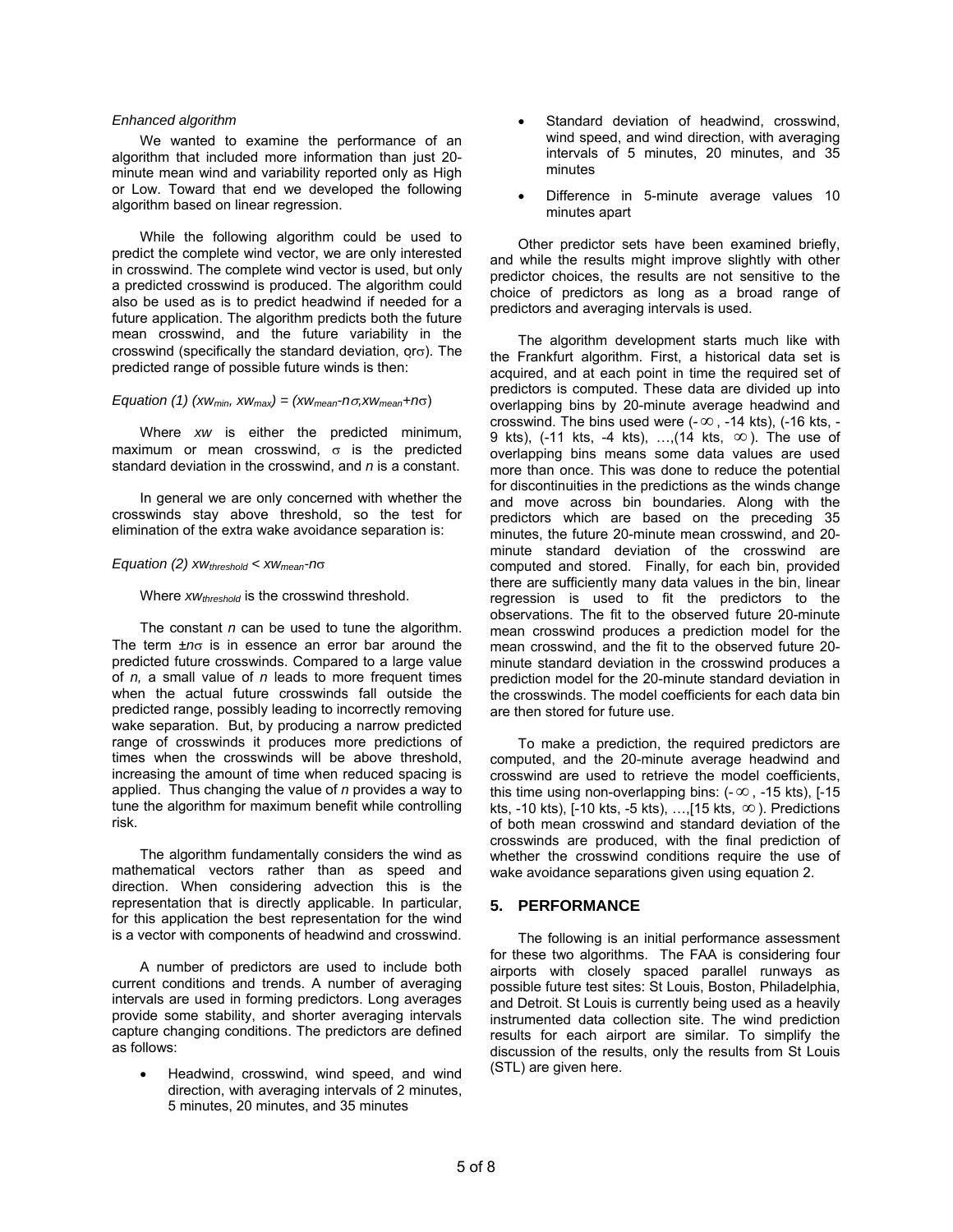The primary issue is: Do these algorithms provide sufficient performance to justify a larger research effort to bring them to a state where they might be used in an operational system? That is, are there few enough prediction errors to suggest that with refinement safety requirements can be met, while providing significant benefit? One challenge in answering this question is that the stake holders, air traffic controllers, pilots, airlines and others have not fully defined the requirements. A method for determining the required crosswind and the tolerable level of prediction errors have not been specified. However, the community is in good agreement that at the four airports under consideration the likely crosswind thresholds will be in the range of 0 kts to -10 kts. The question of how much benefit might be achieved is being answered in separate studies headed by the MITRE Corporation, using the results of this study and looking at various possible specific air traffic control procedures and airport specific traffic demand.

 A prediction can be wrong in two ways. A type 1 error occurs when the predicted range of crosswinds lies entirely above threshold, but some of the actual future crosswinds dip below threshold within 5 minutes of the prediction. This is a conservative definition, since the algorithm updates every minute and current standards are based on a wake life time of two minutes or less. While it is desired that the forecast hold for 10 or 20 minutes, the safety issues are satisfied if the prediction holds for three to five minutes. In cases of type 1 errors, an aircraft might be allowed to depart too closely behind another aircraft, thus possibly creating a hazardous situation.

 A type 2 error occurs when the predicted range of crosswinds does not lie entirely above threshold, but all of the actual future crosswinds stay above threshold for 20 minutes. In cases of type 2 errors, aircraft separations are not reduced, but they could have been reduced: potential benefits were not realized. This assumes that even with a reliable forecast, if the forecast is for favorable winds to last less than 20 minutes, ATC would not reduce spacings.

 In general tuning an algorithm to reduce one type of error tends to increase the number of the other type. It is expected that an operational system that is used to reduce wake avoidance separation must have a method of safely dealing with type 1 errors, a safety net of some sort. Nonetheless, type 1 errors must be extremely rare if a system is to be usable. In contrast, type 2 errors represent lost benefit. While it is desired to keep type 2 errors to a minimum, the requirement is only that type 2 errors be kept to a level that makes a system cost effective.

 The fraction of the year with benefits is a function of both the probability of a type 2 error and how often the winds are favorable at a given airport. Fewer type 2 errors and more frequent favorable winds will lead to greater benefits for a fixed level of departure demand.

 In each of the following sections the algorithms used two-minute average winds, updated every minute, from the airport ASOS system. Each model was built using approximately a year's worth of data (1/1/2000- 12/31/2000, with some missing data), and evaluated on approximately a year's worth of data (1/1/2001- 12/31/2001, with some missing data giving 4.7  $\times$  10<sup>5</sup> evaluation points).

### *Frankfurt vs Enhanced*

 The comparison of algorithm performance is difficult if one algorithm produces fewer type 1 errors (better safety), while the other produces fewer type 2 errors (greater benefits). In this comparison this difficulty is eliminated by running the Frankfurt algorithm as designed, and the value of *n* in the Enhanced algorithm is set so that each algorithm has the same probability of a type 2 error. That is, each provides the same benefit. What remains is a comparison of the rates of type 1 errors.

 Figure 6 shows results for St Louis, which has a single set of closely spaced parallel runways giving two crosswind directions of interest. Departures on either 12L (left runway when departing with a compass heading of 120 degrees) or 30R need the same crosswind direction to remain safe from wakes from their parallel runways, as do departures on either 12R or 30L. Thresholds from 0 kts to -10 kts are used as this is the likely range where the crosswind threshold will be set. In general the prediction problem gets easier as the threshold is reduced simply due to climatological considerations; it is rare to have crosswinds with magnitudes greater than 10 kts. The type 1 errors are much smaller for the Enhanced algorithm. Only the Enhanced algorithm is considered further.



*Figure 6: The probability of type 1 errors leading to the use of a safety net function is given for different possible choices of crosswind threshold for the two runway directions in St Louis. In each case the two left most bars represent the number for the Frankfurt algorithm, and the two right most bars represent the number for the Enhanced algorithm. In each case the probability of type 1 errors is much less for the Enhanced algorithm.*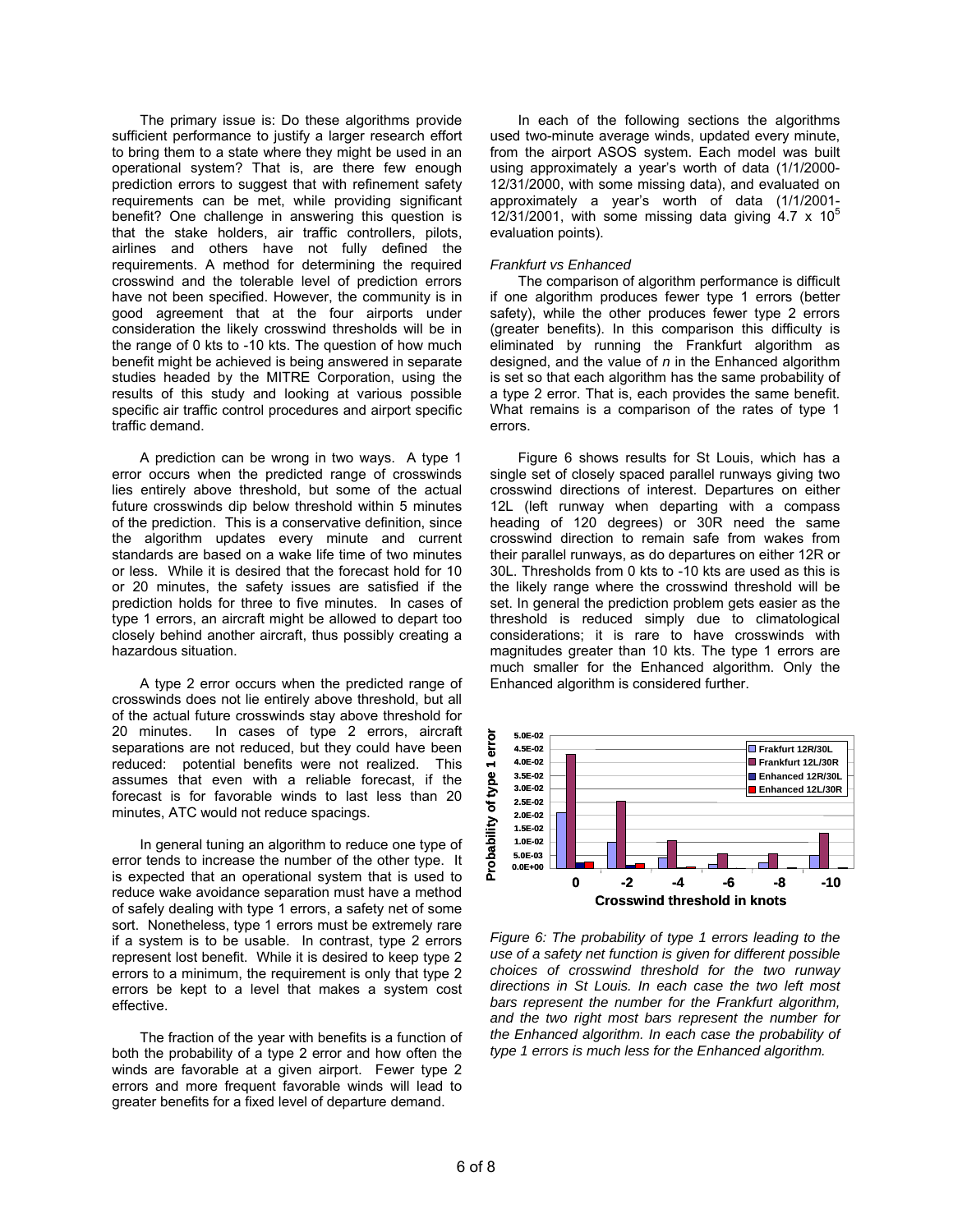#### *Enhanced algorithm*

 Perhaps the most critical consideration is the number of minutes of type 1 errors per year. While a safety net will be built into any eventual system to account for type 1 errors, user acceptance will only occur if that safety net is not called on very often. However, if in driving down the occurrence of type 1 errors too much benefit is eliminated there is no reason to build the system. The trade off between type 1 errors and benefit is shown in Figure 7. Here the crosswind threshold is chosen to be 0 kts which maximizes the number of type 1 errors. The number of minutes of type 1 errors per year for different values of *n* is given in Figure 7a. There is a dramatic drop in type 1 errors as *n* increases, to 31 minutes per year for *n*=4. The drop in benefits is fairly large if somewhat less dramatic. However, even for a value of *n*=4, wake avoidance separation can be eliminated about 1/3 of the time.



*Figure 7a: Number of minutes of type 1 errors from the Enhanced algorithm at St Louis for different values of n, (see equations 1 and 2). As n increases the occurrence of type 1 errors decreases sharply.* 

**Fraction of the year w/benefit**



*Figure 7b: The fraction of the year where wake avoidance is predicted to be unneeded also decreases as the value of n increases.* 

 Simply counting the number of type 1 errors does not tell the entire safety story. Errors that occur out at 5 minutes likely pose no threat, or at least pose much less threat than errors that occur earlier. Similarly, failures where the crosswind is less than the desired threshold by a small amount pose less threat than failures with crosswind far below threshold. Figure 8 shows the number of type 1 errors for *n*=2, and a threshold of 0 kts, both values chosen to cause a large number of type 1 errors. While the raw number of type 1 errors is large, more than half of them occur at four and five minutes after the forecast time, and of the type 1 errors that occur within 3 minutes of the forecast time only a few are errors of greater than 2 kts.



*Figure 8: The number of type 1 errors per year by time of error after the forecast time and by magnitude of the error is given in the top graph. The same information for the subset of type 1 errors that occur in the first three minutes after the forecast and with magnitudes of two knots or greater is shown in the bottom graph. The majority of the errors are seen to come 4 and 5 minutes after the forecast, and the majority of the errors that occur in the first three minutes are less than 2 knots.* 

 Refining the algorithm requires understanding what causes these type 1 errors. Clearly any algorithm that relies solely on local observations will have difficulty with wind shifts that travel to the airport; an anemometer does not see winds at a distance. However, since the Enhanced algorithm is conservative, generally providing crosswind predictions below current levels (mean crosswind minus some amount) and because the algorithm uses trend predictors, it does not produce type 1 errors in gentle to moderate wind shifts. However sharp wind shift can lead to type 1 errors. Given that we only have the airport ASOS it is hard to determine with certainty what leads to these sharp wind shifts. The only data that are well correlated with type 1 errors is time of year and time of day. Figure 9 shows the number of type 1 errors for St Louis by month and time of day (local time) with *n*=2 and the crosswind threshold set to 0 kts. The majority of type 1 errors occur in the early afternoon in June. Given that the errors are associated with sharp wind shifts, and that convective weather is common on June afternoons in St Louis, the hypothesis is that the primary cause of type 1 errors is convective outflows.